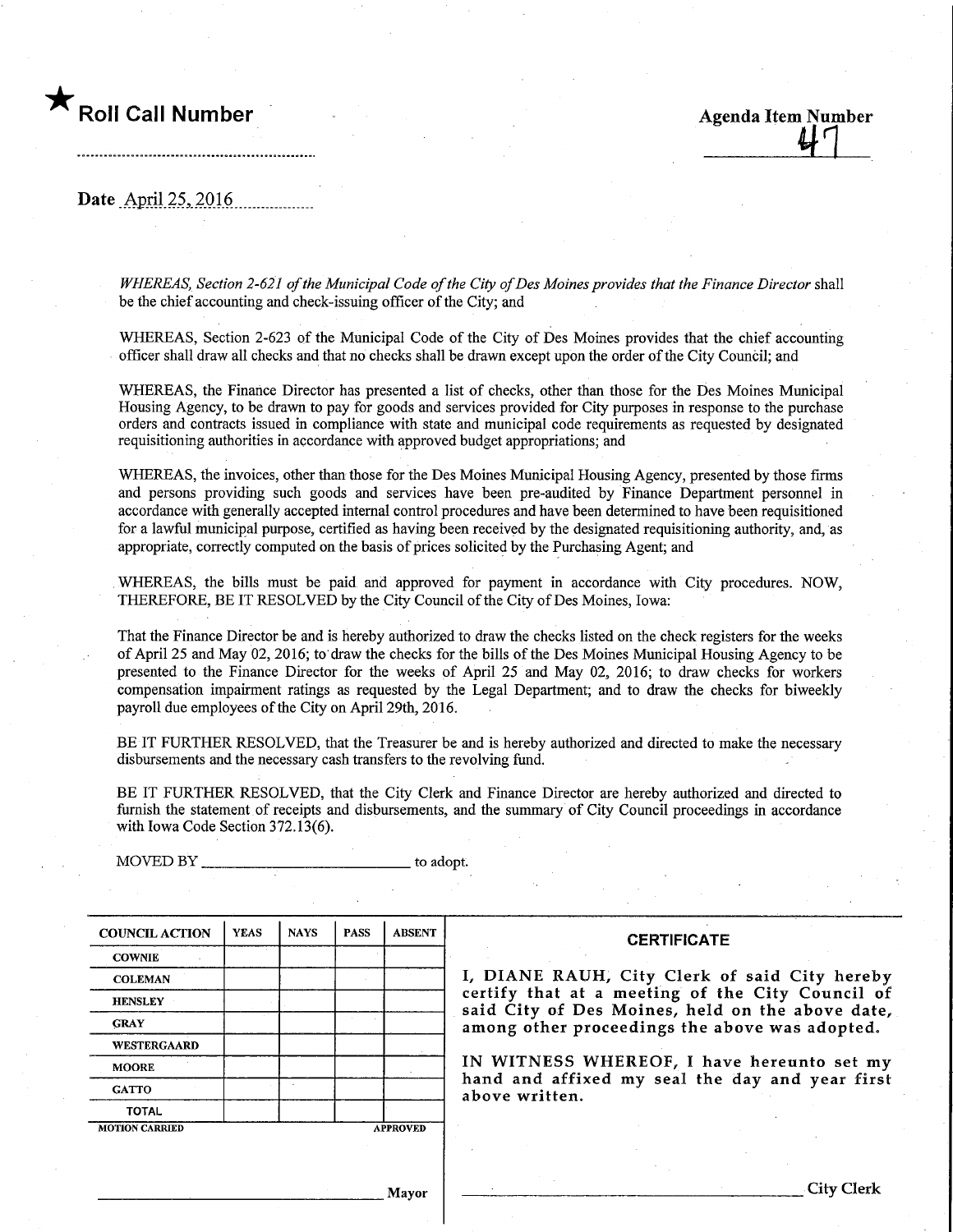47

#### DES MOINES ENGINEERING DEPARTMENT CONSTRUCTION CONTRACT PARTIAL PAYMENT REQUEST

For Check Register of April 8,2016

As approved by Des Moines Metropolitan Wastewater Reclamation Authority Board on March 21, 2016 (Roll Call No. 16-0486)

.<br>DES MONFES METROPOLITA<br>HASTENATER RECLARATIO

April 04, 2016 Page No. 1

The work performed associated with the following listed construction contract partial payments has been constructed in substantial compliance with the plans and specifications, and the Engineering Department hereby requests that the Finance Department process payment to the following contractors:

| <b>Activity ID</b> | <b>Project Title</b>                     | Contractor                                                                                                         | Partial<br>Payment<br>No. | Partial<br>Payment<br>Amount |
|--------------------|------------------------------------------|--------------------------------------------------------------------------------------------------------------------|---------------------------|------------------------------|
| 042013010          | WRA Southwest Outfall Bank Stabilization | Legacy Corporation of IL<br>Blake Enloe, President<br>16322 Barstow Road<br>East Moline, IL 61244                  | 03                        | \$33,610.91                  |
|                    | Munis Contract No. 14145                 |                                                                                                                    |                           |                              |
| 072015003          | WRA 2015 Levee Gatewell Repairs          | Prostruct Construction, Inc.<br>Dean Legg, President<br>4920 Pleasant Street, Suite 2<br>West Des Moines, IA 50266 | 07                        | \$76,872.50                  |
|                    | Munis Contract No. 16008                 |                                                                                                                    |                           |                              |

Requested by:

 $\mathbb{C}^{\mathbb{Z}^k}$  $k$ e $\sim$ a $^{\prime}$  $\frac{4}{\pi}$  Rg

Pamela S. Cooksey, P.E. Des Moines City Engineer

ec: Board Secretary

Funds available:

Q. At

Daniel E. Ritter Des Moines Metropolitan WRA Treasurer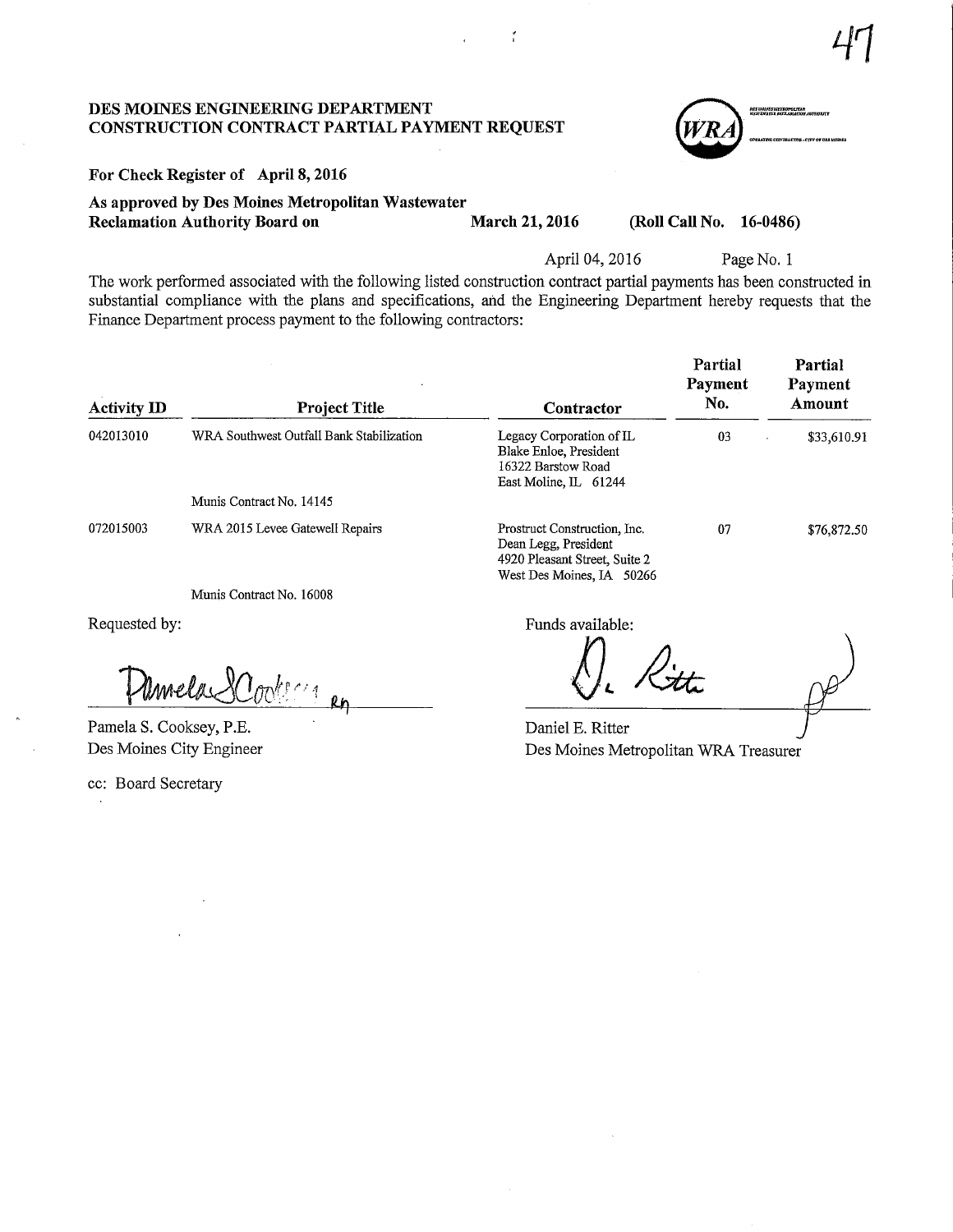#### DES MOINES ENGINEERING DEPARTMENT CONSTRUCTION CONTRACT PARTIAL PAYMENT REQUEST ^



# For Check Register of April 15,2016 As approved by City Council on April 11, 2016 (Roll Call No. 16-)  $\hat{\mathcal{O}}$   $\downarrow \mathcal{O}$  O°

The work performed associated with the following listed construction contract partial payments has been constructed in substantial compliance with the plans and specifications, and the Engineering Department hereby requests that the Finance Department process payment to the following contractors:

| <b>Activity</b> ID | <b>Project Title</b>                                                                                                                         | <b>Contractor</b>                                                                                                      | Partial<br>Payment<br>No. | Partial<br>Payment<br>Amount |
|--------------------|----------------------------------------------------------------------------------------------------------------------------------------------|------------------------------------------------------------------------------------------------------------------------|---------------------------|------------------------------|
| 062014005          | E. 46th Street and Hubbell Avenue Intersection<br>Improvements                                                                               | Hawkeye Paving Corp.<br>Glen E. Perkins, President<br>801 42nd Street<br>Bettendorf, IA 52722                          | 01                        | \$50,216.14                  |
|                    | CS-TSF-1945(808)--85-77, UST-6-4(167)--4A-77<br>Munis Contract No. 16097                                                                     |                                                                                                                        |                           |                              |
| 092015006          | 2015 ADA Sidewalk Ramp Program - Contract 2                                                                                                  | Kingston Services, LLC<br>Dan Hutton, President<br>4949 Westown Parkway,<br>Suite 165-213<br>West Des Moines, IA 50266 | 04                        | \$154,800.36                 |
|                    | Pleased make sure the address printed ON THE CHECK is 4949 Westown Pkwy, Suite 165-213, WDM IA 50266.<br>Thank you. Munis Contract No. 16017 |                                                                                                                        |                           |                              |
| 092015007          | 2015 ADA Sidewalk Ramp Program - Contract 3                                                                                                  | Kingston Services, LLC<br>Dan Hutton, President<br>4949 Westown Parkway,<br>Suite 165-213<br>West Des Moines, IA 50266 | 01                        | \$44,613.94                  |
|                    | Pleased make sure the address printed ON THE CHECK is 4949 Westown Pkwy, Suite 165-213, WDM IA 50266.<br>Thank you. Munis Contract No. 16014 |                                                                                                                        |                           |                              |
| 112015004          | SW 5th Street (Jackson Avenue) Bridge<br>Rehabilitation                                                                                      | Cramer and Associates, Inc.<br>Robert Cramer,<br>President/CAO<br>3100 S.W. Brookside Drive<br>Grimes, IA 50111        | 03                        | \$271,529.97                 |
|                    | RT-1945(826)--9H-77                                                                                                                          |                                                                                                                        |                           |                              |
|                    | Munis Contract No. 16076                                                                                                                     |                                                                                                                        |                           |                              |
| Requested by:      |                                                                                                                                              | Funds available:                                                                                                       |                           |                              |

Pamela S. Cooksey, P.E. Des Moines City Engineer

ec: City Clerk

VLvi AA

Daniel E. Ritter Des Moines Finance Director

April 11, 2016 Page No. 1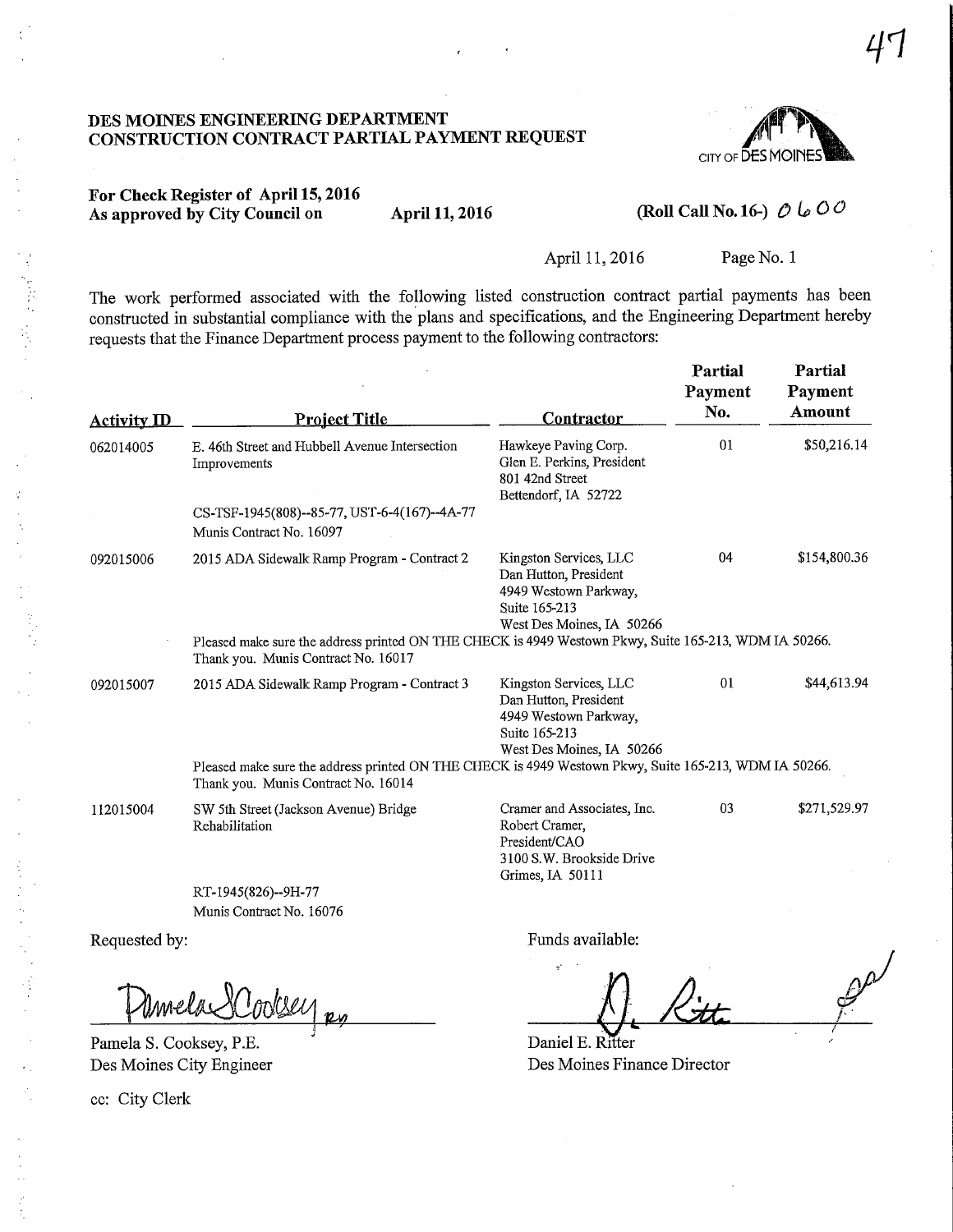#### DES MOINES ENGINEERING DEPARTMENT CONSTRUCTION CONTRACT PARTIAL PAYMENT REQUEST



## For Check Register of April 22,2016 As approved by City Council on April 11, 2016

 $\mathbb{Q}_k$ 

 $\mathbf{r}_i$ 

(Roll Call No. 16-0600)

April 18, 2016 Page No. 1

The work performed associated with the following listed construction contract partial payments has been constructed in substantial compliance with the plans and specifications, and the Engineering Department hereby requests that the Finance Department process payment to the following contractors:

| <b>Activity ID</b> | <b>Project Title</b>                                                                                                                         | <b>Contractor</b>                                                                                                               | Partial<br>Payment<br>No. | Partial<br>Payment<br><b>Amount</b> |
|--------------------|----------------------------------------------------------------------------------------------------------------------------------------------|---------------------------------------------------------------------------------------------------------------------------------|---------------------------|-------------------------------------|
| 042009009          | Hubbell Avenue & Easton Boulevard Traffic Signal<br>Upgrade                                                                                  | Baker Electric, Inc.<br>Britt Baker, CEO<br>111 Jackson Avenue<br>Des Moines, IA 50315                                          | 02                        | \$65,208.96                         |
|                    | CS-TSF-1945(751)--85-77<br>Munis Contract No. 16052                                                                                          |                                                                                                                                 |                           |                                     |
| 092015006          | 2015 ADA Sidewalk Ramp Program - Contract 2                                                                                                  | Kingston Services, LLC<br>Dan Hutton, President<br>4949 Westown Parkway, Suite<br>165-213<br>West Des Moines, IA 50266          | 05                        | \$57,369.68                         |
|                    | Pleased make sure the address printed ON THE CHECK is 4949 Westown Pkwy, Suite 165-213, WDM IA 50266. Thank you.<br>Munis Contract No. 16017 |                                                                                                                                 |                           |                                     |
| 102014002          | <b>Pioneer Columbus Community Center Remodeling</b>                                                                                          | Rochon Corporation of Iowa,<br>Inc.<br>Ron Rochon, President<br>3401 106th Circle<br>Urbandale, IA 50322                        | 01                        | \$56,603.68                         |
|                    | Munis Contract No. 16067                                                                                                                     |                                                                                                                                 |                           |                                     |
| 112014001          | Cownie Baseball Facility Parking Lot                                                                                                         | Grimes Asphalt and Paving<br>Corporation<br>Kurt Rasmussen, President<br>5550 NE 22nd Street<br>Des Moines, IA 50313            | 09                        | \$16,488.71                         |
|                    | RM-1945(821)--9D-77                                                                                                                          |                                                                                                                                 |                           |                                     |
|                    | Munis Contract No. 15080                                                                                                                     |                                                                                                                                 |                           |                                     |
| 112015002          | Neal Smith Trail Rehabilitation - Riverview Park to<br><b>Euclid Avenue</b>                                                                  | OMG Midwest, Inc. d/b/a Des<br>Moines Asphalt & Paving<br>James Gauger, President<br>P.O. Box 3365<br>Des Moines, IA 50316-0365 | 01                        | \$26,224.95                         |
|                    | <b>IA FLAP DM NSTRL</b><br>Munis Contract No. 16094                                                                                          |                                                                                                                                 |                           |                                     |
| 122015001          | Skywalk Bridge 6D-7D Repairs                                                                                                                 | Neumann Brothers, Inc.<br>Marshall G. Linn III,<br>President/CEO<br>1435 Ohio Street<br>Des Moines, IA 50314                    | 05                        | \$129,270.93                        |
|                    | Munis Contract No. 16042                                                                                                                     |                                                                                                                                 |                           |                                     |